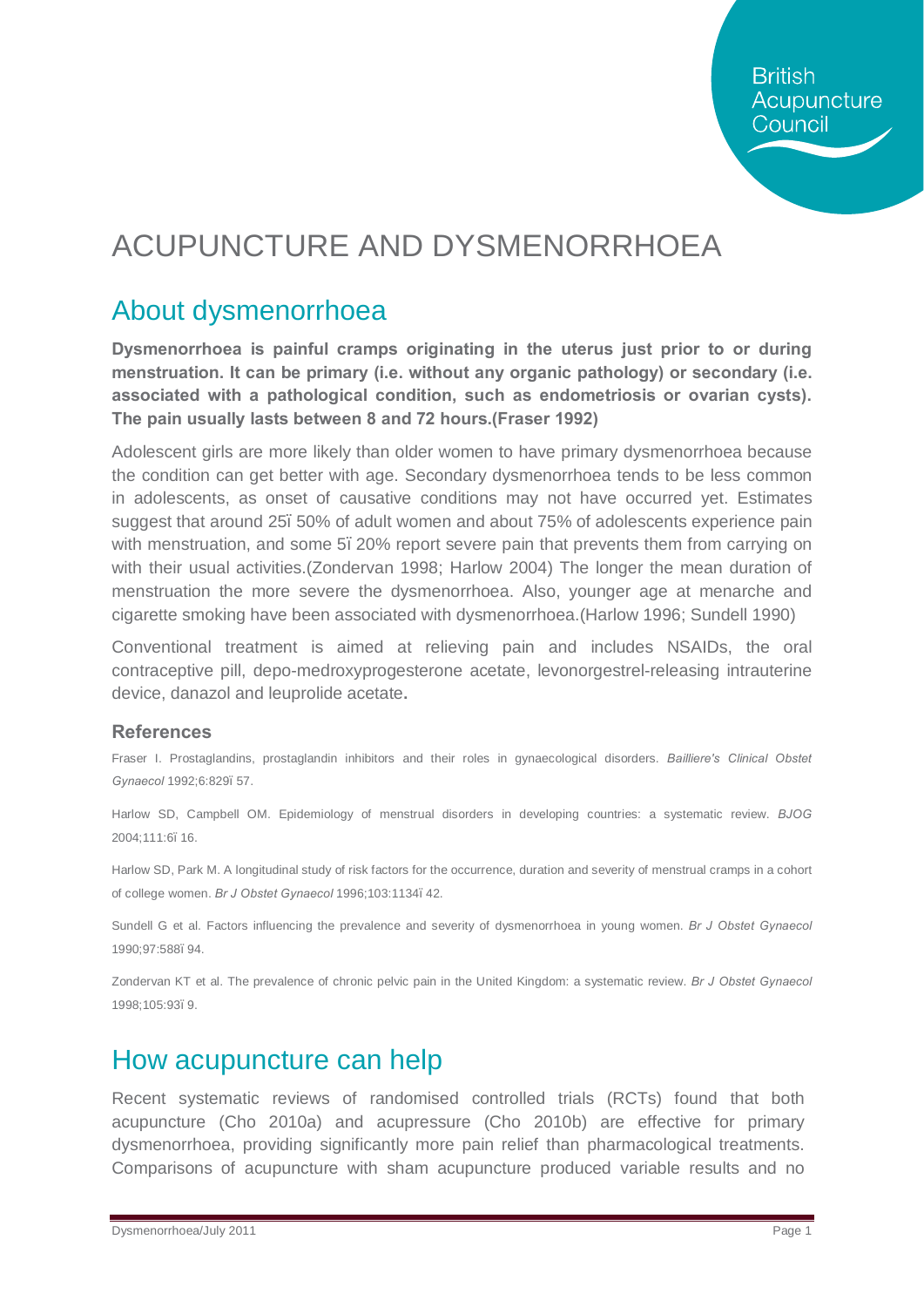significant difference overall (Cho 2010a). This is consistent with the viewpoint that sham controls are active interventions, not placebos, providing unreliable results with a tendency to underestimate acupuncture of effects (Lundeburg 2009; Sherman 2009). Two earlier systematic reviews (Yang 2008; Proctor 2002) found a lack of high quality trials on acupuncture for dysmenorrhoea and so could not draw firm conclusions. Since then there have been further RCTs, especially from China (Wong 2010; Chen 2010; Zhu 2010; Wang 2009), hence the stronger conclusions in the 2010 reviews. The most compelling evidence comes from a large, high quality German trial that also found acupuncture to be costeffective (Witt 2008). Also see our other factsheets on Premenstrual syndrome and Endometriosis. For other gynaecological conditions the research base is scanty (Smith 2010). For example, a systematic review of trials on acupuncture for fibroids found no trials that fit their inclusion criteria (Zhang 2010). (see Table overleaf)

#### Acupuncture may help reduce symptoms of dysmenorrhoea by:

- · regulating neuroendocrine activities and the related receptor expression of the hypothalamus-pituitary-ovary axis (Liu 2009; Yang 2008)
- increasing nitric oxide levels, which relaxes smooth muscle and hence may inhibit uterine contractions (Wang 2009)
- · increasing relaxation and reducing tension (Samuels 2008). Acupuncture can alter the brain's mood chemistry, reducing serotonin levels (Zhou 2008) and increasing endorphins (Han, 2004) and neuropeptide Y levels (Lee 2009), which can help to combat negative affective states
- · stimulating nerves located in muscles and other tissues, which leads to release of endorphins and other neurohumoral factors, and changes the processing of pain in the brain and spinal cord (Pomeranz, 1987; Zijlstra 2003; Cheng 2009);
- · reducing inflammation, by promoting release of vascular and immunomodulatory factors
- · (Zijlstra 2003; Kavoussi 2007)

## About traditional acupuncture

Acupuncture is a tried and tested system of traditional medicine, which has been used in China and other eastern cultures for thousands of years to restore, promote and maintain good health. Its benefits are now widely acknowledged all over the world, and in the past decade traditional acupuncture has begun to feature more prominently in mainstream healthcare in the UK. In conjunction with needling, the practitioner may use techniques such as moxibustion, cupping, massage or electro-acupuncture. They may also suggest dietary or lifestyle changes.

Traditional acupuncture takes a holistic approach to health and regards illness as a sign that the body is out of balance. The exact pattern and degree of imbalance is unique to each individual. The traditional acupuncturistos skill lies in identifying the precise nature of the underlying disharmony and selecting the most effective treatment. The choice of acupuncture points will be specific to each patiento needs. Traditional acupuncture can also be used as a preventive measure to strengthen the constitution and promote general wellbeing.

An increasing weight of evidence from Western scientific research (see overleaf) is demonstrating the effectiveness of acupuncture for treating a wide variety of conditions. From a biomedical viewpoint, acupuncture is believed to stimulate the nervous system,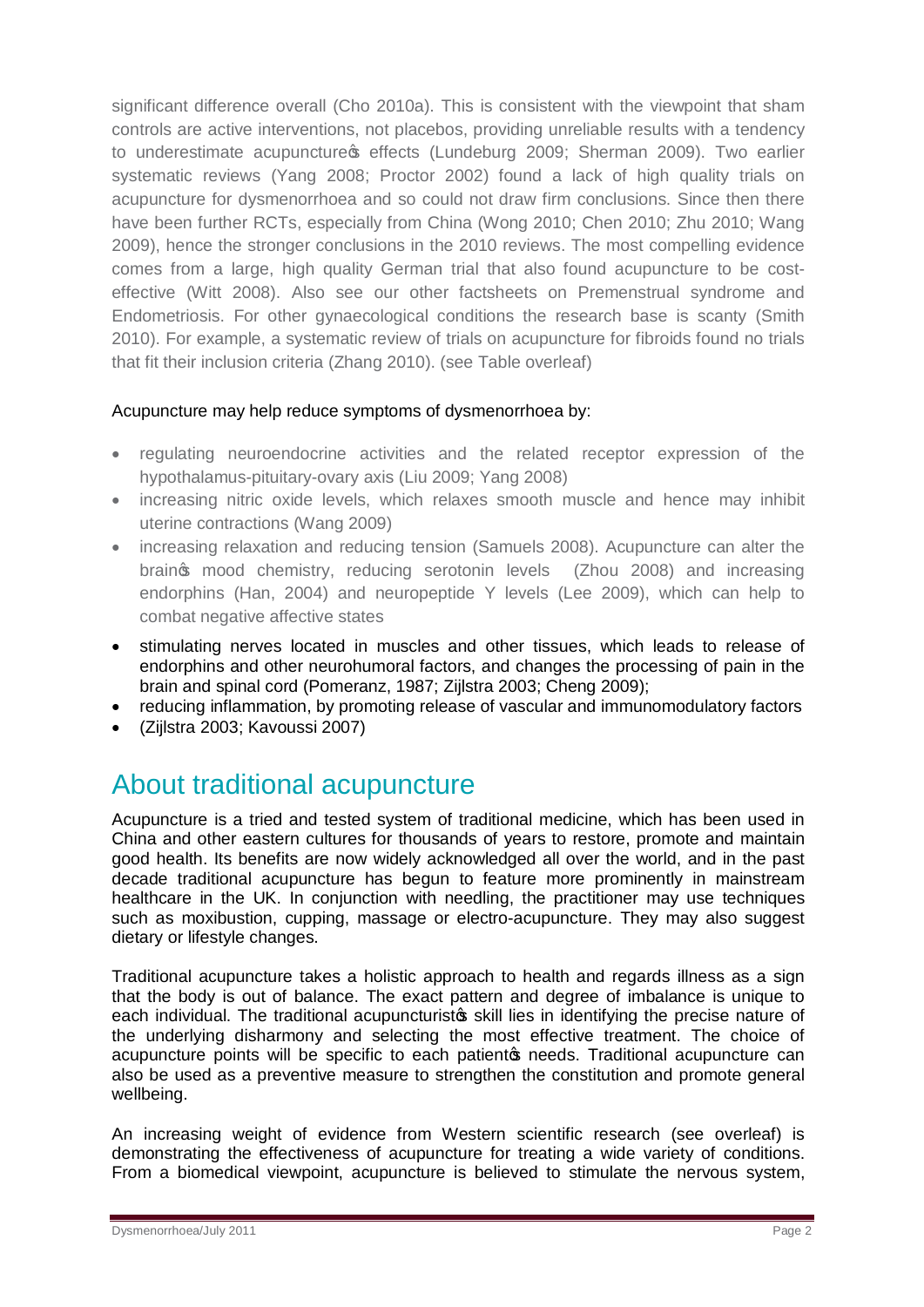influencing the production of the body ocommunication substances - hormones and neurotransmitters. The resulting biochemical changes activate the body's self-regulating homeostatic systems, stimulating its natural healing abilities and promoting physical and emotional wellbeing.

### About the British Acupuncture Council

With over 3000 members, the British Acupuncture Council (BAcC) is the UK® largest professional body for traditional acupuncturists. Membership of the BAcC guarantees excellence in training, safe practice and professional conduct. To find a qualified traditional acupuncturist, contact the BAcC on 020 8735 0400 or visit [www.acupuncture.org.uk](http://www.acupuncture.org.uk/)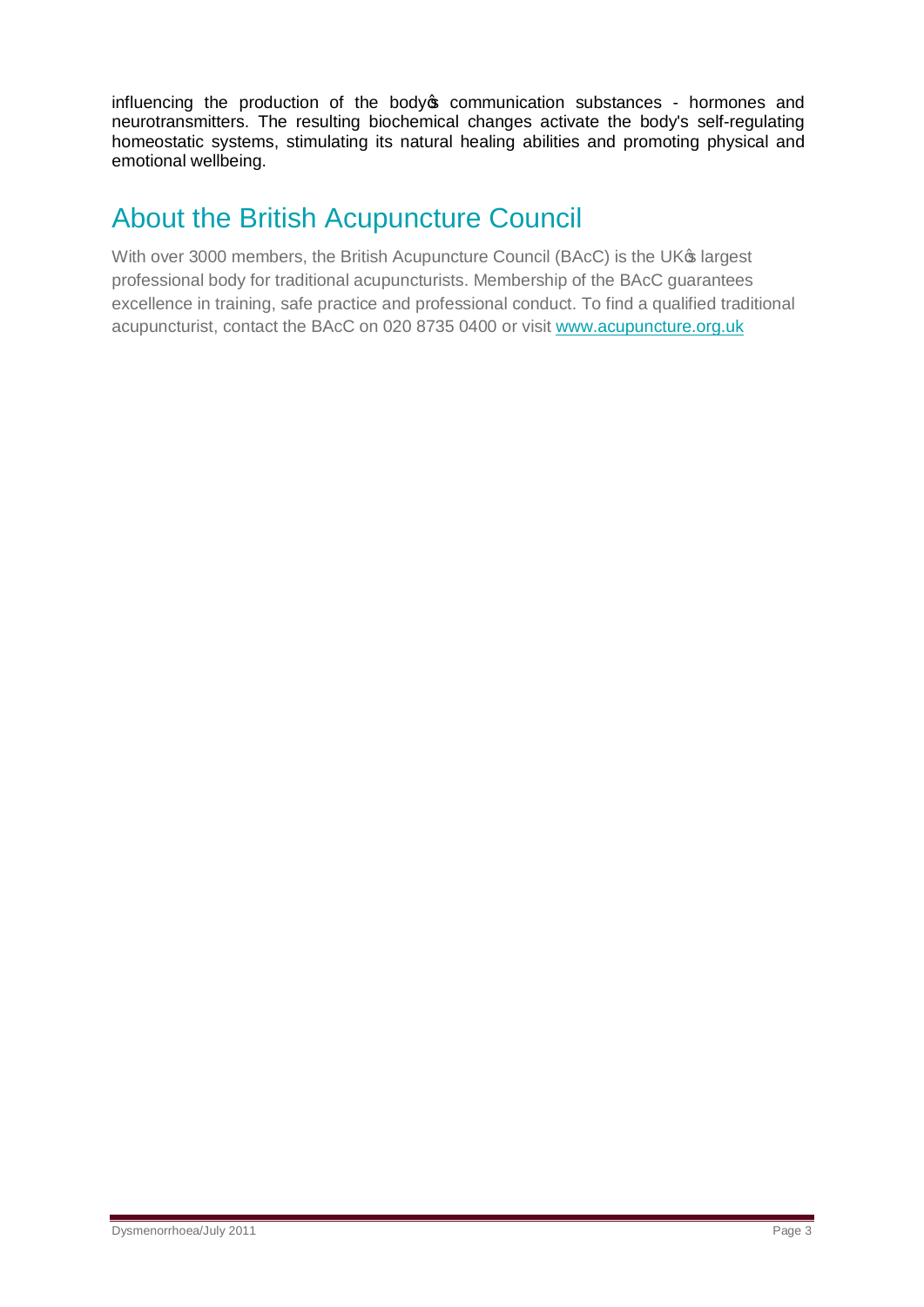# ACUPUNCTURE AND DYSMENORRHOEA

## The evidence

| <b>Research</b>                                                                                                                                                                           | <b>Conclusion</b>                                                                                                                                                                                                                                                                                                                                                                                                                                                                                                                                                                                                                                                                                                                                                                                                                                                                                                                                                                                                                                                                                                                                                                                                                                                            |
|-------------------------------------------------------------------------------------------------------------------------------------------------------------------------------------------|------------------------------------------------------------------------------------------------------------------------------------------------------------------------------------------------------------------------------------------------------------------------------------------------------------------------------------------------------------------------------------------------------------------------------------------------------------------------------------------------------------------------------------------------------------------------------------------------------------------------------------------------------------------------------------------------------------------------------------------------------------------------------------------------------------------------------------------------------------------------------------------------------------------------------------------------------------------------------------------------------------------------------------------------------------------------------------------------------------------------------------------------------------------------------------------------------------------------------------------------------------------------------|
| <b>Systematic reviews</b>                                                                                                                                                                 |                                                                                                                                                                                                                                                                                                                                                                                                                                                                                                                                                                                                                                                                                                                                                                                                                                                                                                                                                                                                                                                                                                                                                                                                                                                                              |
| Zhang Y et al. Acupuncture for uterine<br>fibroids. Cochrane database of<br>systematic reviews. (1) (pp CD007221),<br>2010.                                                               | A systematic review to assess the benefits and harms of acupuncture<br>in women with uterine fibroids using randomised controlled trials<br>comparing acupuncture management with placebo acupuncture, no<br>management, Chinese medication, Western medication or other<br>managements of uterine fibroids No trials met the inclusion criteria,<br>therefore no data was collected.                                                                                                                                                                                                                                                                                                                                                                                                                                                                                                                                                                                                                                                                                                                                                                                                                                                                                        |
| Cho SH, Hwang EW. Acupuncture for<br>primary dysmenorrhoea: A systematic<br>review. BJOG 2010a; 117: 509-21.                                                                              | A systematic review that assessed the effectiveness of acupuncture for<br>the symptomatic treatment of primary dysmenorrhoea from randomised<br>controlled trials. All trials that evaluated the effects of acupuncture<br>compared with controls were included. Studies that assessed the effect<br>of moxibustion or body acupressure were excluded. Twenty-seven<br>trials were included. Only nine of these clearly described their methods<br>of randomisation and none of the trials stated the methods of allocation<br>concealment. Compared with pharmacological treatment or herbal<br>medicine, acupuncture was associated with a significant reduction in<br>pain. Three studies reported reduced pain within groups from baseline;<br>however, two did not find a significant difference between acupuncture<br>and sham acupuncture. The reviewers concluded that their review<br>found promising evidence in the form of randomised controlled trials for<br>the use of acupuncture in the treatment of primary dysmenorrhoea<br>compared with pharmacological treatment or herbal medicine, but that<br>the evidence for the effectiveness of acupuncture for the treatment of<br>primary dysmenorrhoea is not convincing compared with sham<br>acupuncture. |
| Cho SH, Hwang EW. Acupressure for<br>primary dysmenorrhoea: A systematic<br>review. Complementary Therapies in<br>Medicine 2010b; 18: 49-56.                                              | A systematic review that assessed the effectiveness of acupressure for<br>the symptomatic treatment of primary dysmenorrhoea from randomised<br>controlled trials. Four trials comprising a total of 458 participants were<br>included. Only one described adequate methods of randomisation, and<br>none had a clear description of method of allocation concealment. Two<br>studies reported significant improvements in the severity of pain for<br>acupressure compared with sham acupressure on non-acupoints.<br>Acupressure reduced the pain and anxiety typical of dysmenorrhoea in<br>one study. Another, which used an acupressure device, reported that<br>the reduction of menstrual pain was significantly better in worst<br>menstrual pain, menstrual pain symptom intensity and the consumption<br>of pain medication, compared with conventional treatment. One study<br>investigated adverse events and reported that there was no adverse<br>event in acupressure treatment. The reviewers concluded that the<br>available data from randomised controlled trials suggest that<br>acupressure alleviates menstrual pain, but that the results were limited<br>by the small number of trials.                                                              |
| Yang H et al. Systematic review of<br>clinical trials of acupuncture-related<br>therapies for primary dysmenorrhea.<br>Acta Obstetricia et Gynecologica<br>Scandinavica 2008; 87:1114-22. | A systematic review that evaluatee the effects of acupuncture-related<br>therapies for treating primary dysmenorrhoea. All clinical controlled<br>trials pertaining to acupuncture-related therapies for primary<br>dysmenorrhoea were included. In all, 30 randomised controlled trails<br>and two controlled clinical trials were identified. Most of the trials were<br>of low methodological quality. Data analysis indicated that there were<br>conflicting results regarding whether acupuncture-related therapies<br>were more effective than control treatments. However, there was one<br>small, methodological sound trial of acupuncture that suggested that<br>acupuncture was more effective than control groups (placebo<br>acupuncture: WMD=-0.57 and 95% CI=-0.76-0.38; standard control:<br>WMD=-.19 and 95% Cl=-0.37-0.01; visitation control: WMD=-1.04 and<br>95% CI=-1.28-0.80). The reviewers concluded that, because of low                                                                                                                                                                                                                                                                                                                           |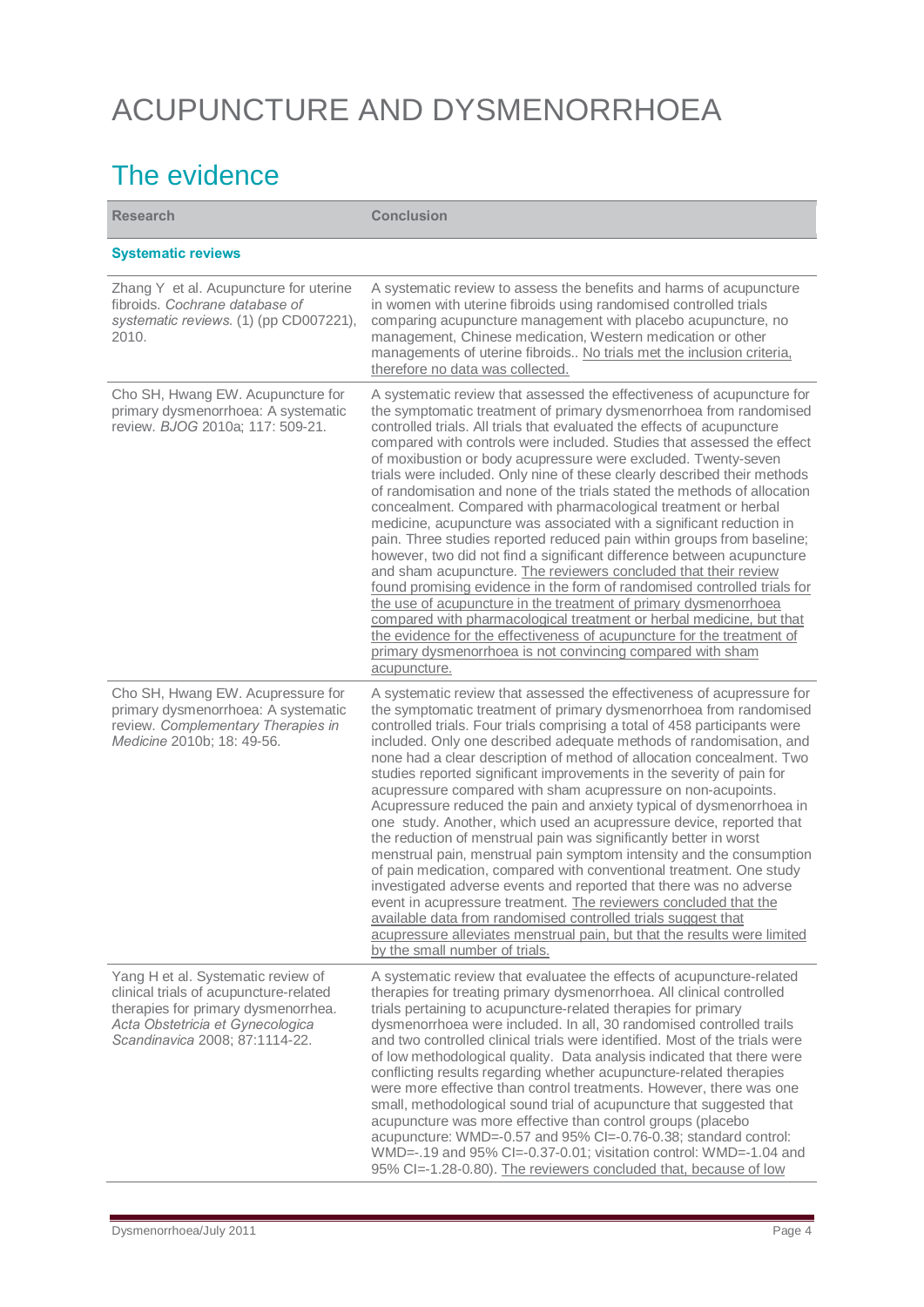|                                                                                                                                                                                           | methodological quality and small sample size, there is no convincing<br>evidence for acupuncture in the treatment of primary dysmenorrhoea.                                                                                                                                                                                                                                                                                                                                                                                                                                                                                                                                                                                                                                                                                                                           |
|-------------------------------------------------------------------------------------------------------------------------------------------------------------------------------------------|-----------------------------------------------------------------------------------------------------------------------------------------------------------------------------------------------------------------------------------------------------------------------------------------------------------------------------------------------------------------------------------------------------------------------------------------------------------------------------------------------------------------------------------------------------------------------------------------------------------------------------------------------------------------------------------------------------------------------------------------------------------------------------------------------------------------------------------------------------------------------|
| Proctor ML et al. Transcutaneous<br>electrical nerve stimulation and<br>acupuncture for primary<br>dysmenorrhoea. Cochrane database of<br>systematic reviews. (1) (pp CD002123),<br>2002. | A systematic review to determine the effectiveness of high and low<br>frequency transcutaneous electrical nerve stimulation (TENS) and<br>acupuncture when compared to each other, placebo, no treatment, or<br>medical treatment for primary dysmenorrhoea. In all, 9 randomised<br>controlled trials of transcutaneous electrical nerve stimulation and<br>acupuncture were included, seven involving TENS, one acupuncture,<br>and one both treatments. One small trial showed acupuncture to be<br>significantly more effective for pain relief than both placebo<br>acupuncture and two no treatment control groups. The reviewers<br>concluded that there was insufficient evidence to determine the<br>effectiveness of acupuncture in reducing dysmenorrhoea, but that a<br>single small but methodologically sound trial of acupuncture suggests<br>benefit. |
| Overview on women's reproductive                                                                                                                                                          |                                                                                                                                                                                                                                                                                                                                                                                                                                                                                                                                                                                                                                                                                                                                                                                                                                                                       |

**Overview on women's reproductive health complaints**

| Smith CA, Carmady B. Acupuncture to |  |  |
|-------------------------------------|--|--|
| treat common reproductive health    |  |  |
| complaints: An overview of the      |  |  |
| evidence. Autonomic Neuroscience:   |  |  |
| Basic and Clinical 2010: 157: 52-6. |  |  |
|                                     |  |  |

A summary of the evidence from scientific trials and systematic reviews assessing the effectiveness of acupuncture to treat the most common women specific reproductive health complaints. Five systematic reviews and six randomised controlled trials were included. The symptoms of dysmenorrhoea were found to have been subject to more clinical evaluation through randomised controlled trials, and the evidence summarised in systematic reviews, than any other reproductive health complaint. The evidence for acupuncture to treat dysmenorrhoea remains unclear, due to small study populations and the presence of methodological bias. Acupuncture to treat premenstrual syndrome and other menstrual related symptoms is under-studied, and the evidence for acupuncture to treat these conditions is frequently based on single studies. The authors concluded that further research is needed.

at LI4-Sp6 Matched Points reduced the pain, distress and anxiety

#### **Clinical studies**

| <b>Dysmenorrhoea</b>                                                                                                                                                                                                                   |                                                                                                                                                                                                                                                                                                                                                                                                                                                                                                                                                                                                                                                                                                                                                                                                                                                                                                                                                                                                                                                                                                                                                                                                                                                                                                                                                                                                                                                                                                                   |
|----------------------------------------------------------------------------------------------------------------------------------------------------------------------------------------------------------------------------------------|-------------------------------------------------------------------------------------------------------------------------------------------------------------------------------------------------------------------------------------------------------------------------------------------------------------------------------------------------------------------------------------------------------------------------------------------------------------------------------------------------------------------------------------------------------------------------------------------------------------------------------------------------------------------------------------------------------------------------------------------------------------------------------------------------------------------------------------------------------------------------------------------------------------------------------------------------------------------------------------------------------------------------------------------------------------------------------------------------------------------------------------------------------------------------------------------------------------------------------------------------------------------------------------------------------------------------------------------------------------------------------------------------------------------------------------------------------------------------------------------------------------------|
| Wong CL et al. Effects of SP6<br>acupressure on pain and menstrual<br>distress in young women with<br>dysmenorrhea. Complementary<br>Therapies in Clinical Practice 2010; 16:<br>64-9.                                                 | A controlled trial that aimed to evaluate the effects of acupressure at<br>Sp6 on reducing pain and menstrual distress resulting from<br>dysmenorrhoea. Forty participants were assigned to either the<br>acupressure group ( $n = 19$ ) or the control group ( $n = 21$ ). The<br>acupressure group received 20 min of SP6 acupressure during the<br>initial intervention session, was taught to perform the technique for<br>themselves and asked to do it twice a day from the first to third days of<br>their menstrual cycle, for 3 months subsequent to the first session. In<br>contrast, the control group was only told to rest. Outcomes were<br>measured using the Pain Visual Analogue Scale (PVAS), the Short-<br>Form McGill Pain Questionnaire (SF-MPQ), and the Short-Form<br>Menstrual Distress Questionnaire (SF-MDQ). There was a statistically<br>significant decrease in pain score for PVAS ( $p = 0.003$ ) and SF-MPQ<br>$(p = 0.02)$ immediately after the 20 min of SP6 acupressure. In the self-<br>care periods, significant reduction of PVAS ( $p = 0.008$ ), SF-MPQ ( $p =$<br>0.012), and SF-MDQ ( $p = 0.024$ ) scores was noted in the third month<br>of post-intervention. The researchers concluded that SP6 acupressure<br>has an immediate pain-relieving effect for dysmenorrhoea. Moreover,<br>acupressure applied to the SP6 acupoint for 3 consecutive months was<br>effective in relieving both the pain and menstrual distress levels<br>resulting from dysmenorrhoea. |
| Chen HM, Chen CH. Effects of<br>acupressure on menstrual distress in<br>adolescent girls: a comparison between<br>Hegu-Sanyinjiao matched points and<br>Hegu, Zusanli single point. Journal of<br>clinical nursing 2010; 19: 998-1007. | A randomised controlled trial to examine the use of acupressure in 134<br>adolescent girls' menstrual distress, pain and anxiety perception. The<br>girls were assigned to experimental groups of acupressure on St36,<br>LI4 or LI4-Sp6 %Matched Points+for 20 minutes, while the control group<br>did not receive any acupressure intervention. Four validated<br>instruments were used to collect data: two for pain, one for anxiety and<br>one for menstrual distress. During the 6-month follow-up, acupressure                                                                                                                                                                                                                                                                                                                                                                                                                                                                                                                                                                                                                                                                                                                                                                                                                                                                                                                                                                                             |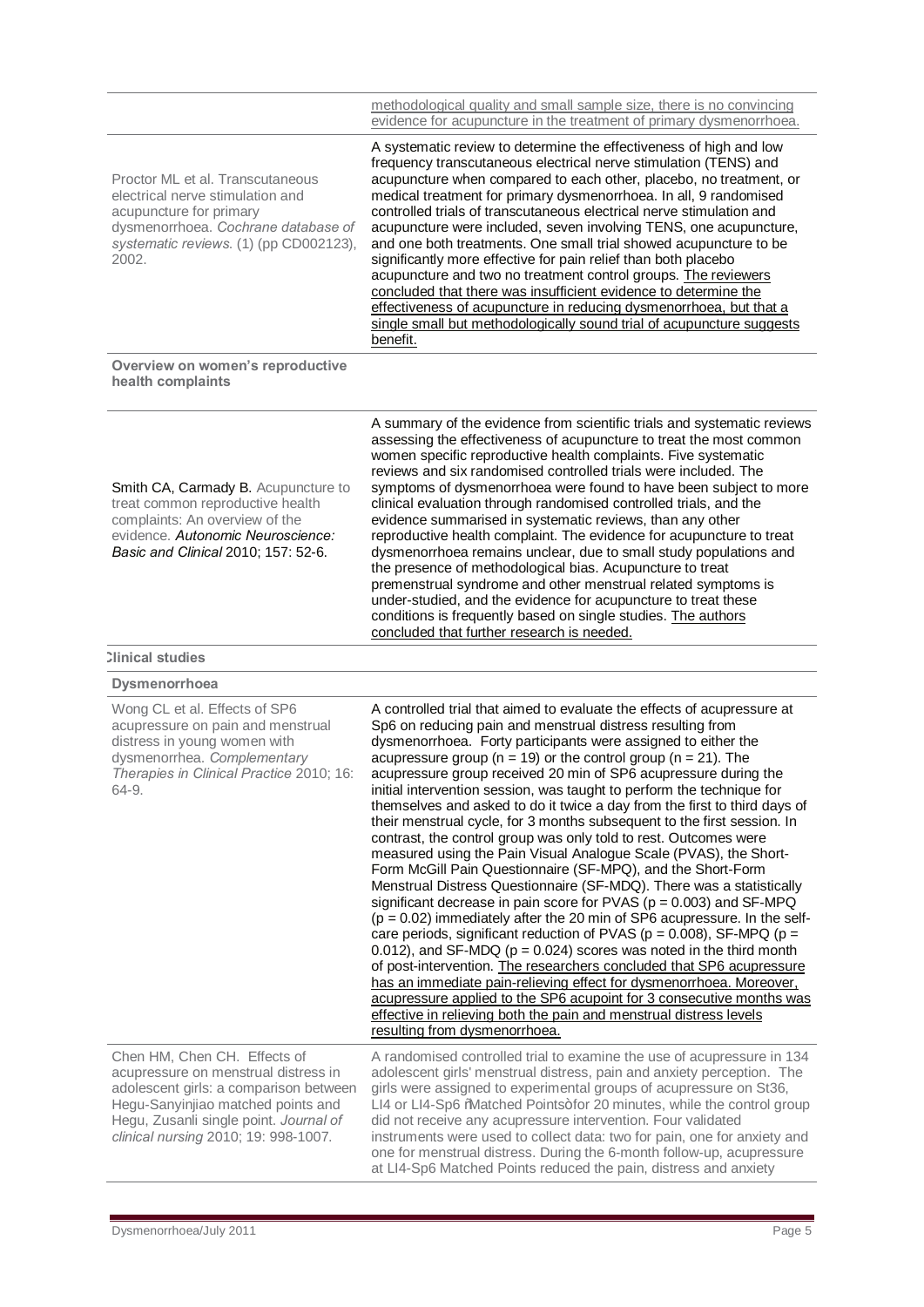|                                                                                                                                                                                                                 | typical of dysmenorrhoea. Acupressure at LI4 was found to reduce<br>menstrual pain but not menstrual distress or anxiety. Acupressure on<br>St36 had no significant effects on any of the outcomes, which would be<br>expected of this point. The researchers concluded that the trial<br>provides preliminary evidence that 6-months of acupressure therapy<br>provides adolescent girls with dysmenorrhoea benefits and<br>recommended the use of self-care acupressure at LI4-Sp6 Matched<br>Points and at LI4 alone.                                                                                                                                                                                                                                                                                                                                                                                                                                                                                                                                                                                                                                                                                                             |
|-----------------------------------------------------------------------------------------------------------------------------------------------------------------------------------------------------------------|--------------------------------------------------------------------------------------------------------------------------------------------------------------------------------------------------------------------------------------------------------------------------------------------------------------------------------------------------------------------------------------------------------------------------------------------------------------------------------------------------------------------------------------------------------------------------------------------------------------------------------------------------------------------------------------------------------------------------------------------------------------------------------------------------------------------------------------------------------------------------------------------------------------------------------------------------------------------------------------------------------------------------------------------------------------------------------------------------------------------------------------------------------------------------------------------------------------------------------------|
| Zhu Y et al. Efficacy observation of<br>primary dysmenorrhea treated with<br>isolated-herbal moxibustion on Shenque<br>(CV 8) [Article in Chinese]. Zhongguo<br>Zhen Jiu 2010; 30: 453-5.                       | A randomised controlled trial that observed the clinical efficacy on<br>primary dysmenorrhoea treated with moxibustion on Ren 8. One<br>hundred and two women were assigned to a moxibustion group or a<br>western medication group (i.e. analgesic s). In the moxibustion group,<br>17 patients were cured, 21 improved markedly, 9 improved some and 4<br>did not improve. In the western medication group corresponding figures<br>were; 7, 11, 21, 12. The total effective rates were 92.2%. with<br>moxibustion versus 76.5% with drugs ( $p < 0.01$ ). The dysmenorrhoea<br>scores before and after treatment and the side effects profiles were<br>superior with moxibustion (all p< 0.01). The researchers concluded<br>that moxibustion on Ren 8 is superior to oral analgesics for primary<br>dysmenorrhoea, and deserves to be promoted due to its safety<br>advantages, fewer side effect and good patient compliance.                                                                                                                                                                                                                                                                                                   |
| Wang MC et al. Effects of auricular<br>acupressure on menstrual symptoms<br>and nitric oxide for women with primary<br>dysmenorrhoea. Journal of Alternative<br>and Complementary Medicine 2009; 15:<br>235-42. | A randomised controlled study that evaluated the effects of ear<br>acupressure on relieving menstrual symptoms and decreasing nitric<br>oxide (NO) for women with primary dysmenorrhoea. Ear acupressure<br>by seed-pressure method was compared to a placebo adhesive patch<br>in 71 college females. Acupressure protocol included massaging 15<br>times on each acupoints (Liver, Kidney and Endocrine), 3 times a day,<br>for a total of 20 days. The effects of treatment were monitored using<br>the short-form Menstrual Distress Questionnaire (MDQs) and blood<br>samples of NO at baseline and within the first 2 days of their next<br>menses (after completion of 20 days of acupressure). In the<br>acupressure group, the overall menstrual symptoms and two<br>subscales, menstrual pain and negative affects, revealed that<br>menstrual symptoms decreased significantly after ear acupressure<br>(effect sizes in the range $0.38-0.45$ ; p<0.05). NO levels increased in<br>the acupressure group, although this difference did not achieve<br>statistical significance (p>0.05). The researchers concluded that the<br>results show that ear acupressure by seed-pressure method improves<br>menstrual symptoms. |
| Witt CM et al. Acupuncture in patients<br>with dysmenorrhea: a randomized study<br>on clinical effectiveness and cost-<br>effectiveness in usual care. Am J Obstet<br>Gynecol 2008;198:166.e1-8.                | A randomised controlled trial that investigated the clinical effectiveness<br>and cost-effectiveness of acupuncture in 649 women with<br>dysmenorrhoea. Patients were allocated to acupuncture (15 sessions<br>over 3 months) or to a control group (no acupuncture). Patients who<br>declined randomisation received acupuncture treatment. All of the<br>women were allowed to receive usual medical care. After 3 months,<br>the average pain intensity (NRS 0-10) was lower in the acupuncture<br>group compared to the control group (3.1 vs. 5.4, difference -2.3, 95%<br>CI-2.9 to -1.6; $p$ <.001). The acupuncture group also had better quality<br>of life scores but costs were higher (overall ICER 3,011 Euros per<br>QALY). The researchers concluded that additional acupuncture in<br>patients with dysmenorrhoea was associated with improvements in<br>pain and quality of life when compared to usual care alone and was<br>cost-effective within usual thresholds.                                                                                                                                                                                                                                               |
| Research on mechanisms in<br>dysmenorrhoea                                                                                                                                                                      |                                                                                                                                                                                                                                                                                                                                                                                                                                                                                                                                                                                                                                                                                                                                                                                                                                                                                                                                                                                                                                                                                                                                                                                                                                      |
| Liu F et al. Study on the underlying<br>mechanism of acupuncture in regulating<br>neuroendocrine activity in<br>dysmenorrhea rats. Zhen ci yan jiu =<br>Acupuncture research 2009; 34: 3-8.                     | An animal study that investigated the influence of acupuncture on<br>neuroendocrine function in rats with primary dysmenorrhoea, The<br>researchers found that acupuncture effectively relieved dysmenorrhoea<br>in the rat, and postulated that this action may be closely related to its<br>effects in regulating neuroendocrine activities and the related receptor<br>expression of the hypothalamus-pituitary-ovary axis.                                                                                                                                                                                                                                                                                                                                                                                                                                                                                                                                                                                                                                                                                                                                                                                                       |
| Yang YQ, Huang GY. Study on effects<br>of acupuncture on mice dysmenorrhea                                                                                                                                      | An animal study that investigated the mechanisms of acupuncture in<br>treatment of dysmenorrhoea in mice. The researchers found that                                                                                                                                                                                                                                                                                                                                                                                                                                                                                                                                                                                                                                                                                                                                                                                                                                                                                                                                                                                                                                                                                                 |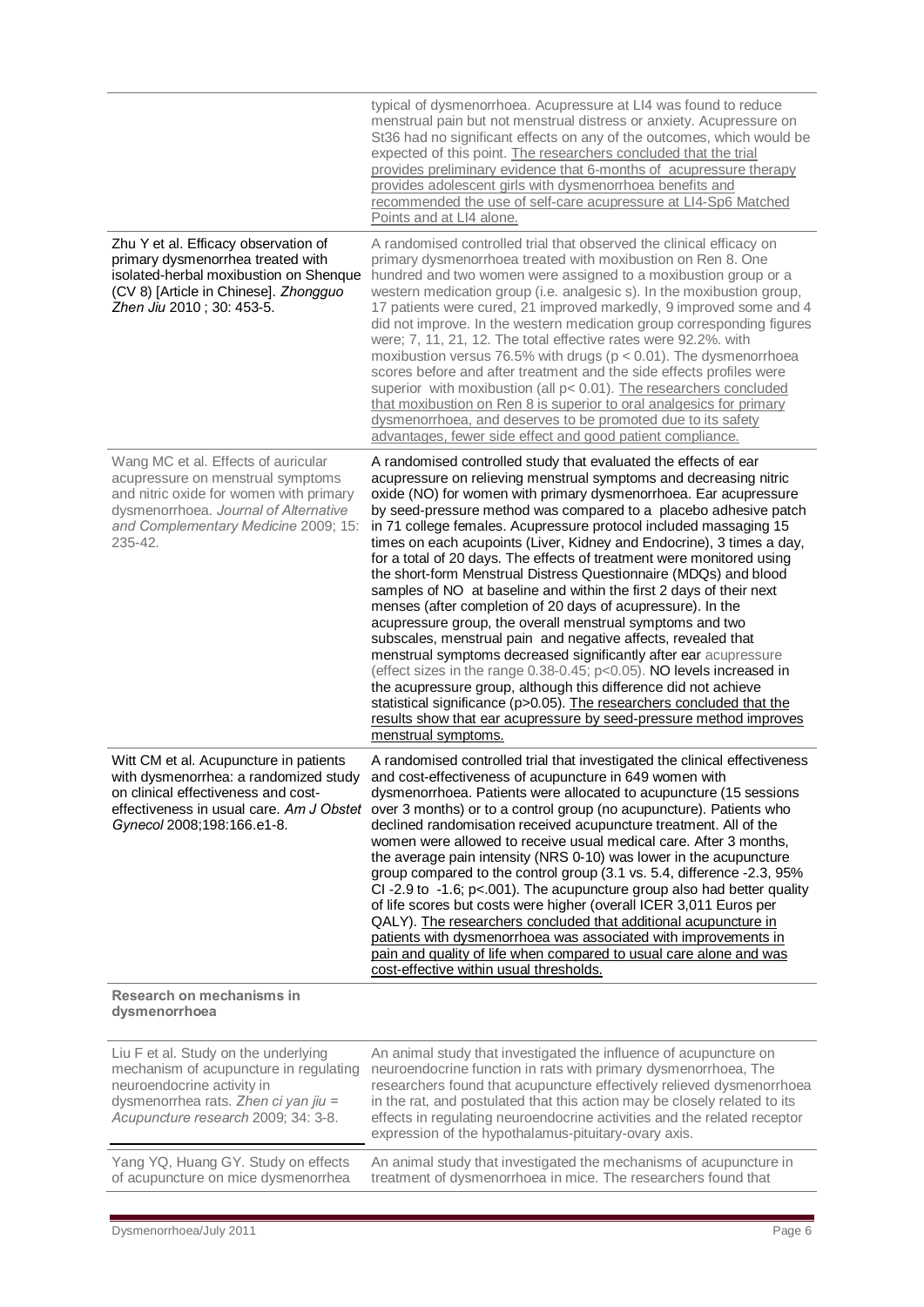| model and the mechanism. Zhongguo<br>zhen jiu = Chinese acupuncture &<br>moxibustion 2008; 28: 119-21.                                                                                                                               | acupuncture can improve the symptoms of dysmenorrhoea in mice to a<br>certain extent, and postulated that the mechanism is possibly related to<br>regulative effects of acupuncture on hormone-mediating receptors in<br>mice.                                                                                                                                                                                                                                                                                                                                                                                                                                      |
|--------------------------------------------------------------------------------------------------------------------------------------------------------------------------------------------------------------------------------------|---------------------------------------------------------------------------------------------------------------------------------------------------------------------------------------------------------------------------------------------------------------------------------------------------------------------------------------------------------------------------------------------------------------------------------------------------------------------------------------------------------------------------------------------------------------------------------------------------------------------------------------------------------------------|
| <b>Research on mechanisms for</b><br>acupuncture in general                                                                                                                                                                          |                                                                                                                                                                                                                                                                                                                                                                                                                                                                                                                                                                                                                                                                     |
| Cheng KJ. Neuroanatomical basis of<br>acupuncture treatment for some<br>common illnesses. Acupunct Med<br>2009;27: 61-4.                                                                                                             | A review that looked at acupuncture treatment for some common<br>conditions. It is found that, in many cases, the acupuncture points<br>traditionally used have a neuroanatomical significance from the<br>viewpoint of biomedicine. From this, the reviewers hypothesize that<br>plausible mechanisms of action include intramuscular stimulation for<br>treating muscular pain and nerve stimulation for treating neuropathies.                                                                                                                                                                                                                                   |
| Lee B et al. Effects of acupuncture on<br>chronic corticosterone-induced<br>depression-like behavior and expression<br>of neuropeptide Y in the rats.<br>Neuroscience Letters 2009; 453: 151-6.                                      | In animal studies, acupuncture has been found to significantly reduce<br>anxiety-like behaviour, and increase brain levels of neuropeptide Y, the<br>brain levels of which appear to correlate with reported anxiety.                                                                                                                                                                                                                                                                                                                                                                                                                                               |
| Samuels N et al. Acupuncture for<br>psychiatric illness: a literature review.<br>Behav Med 2008; 34: 55-64                                                                                                                           | A literature review of acupuncture for psychiatric illness, which<br>presents research that found acupuncture to increase central nervous<br>system hormones, including ACTH, beta-endorphins, serotonin, and<br>noradrenaline. It concludes that acupuncture can have positive effects<br>on depression and anxiety.                                                                                                                                                                                                                                                                                                                                               |
| Zhou Q et al. The effect of electro-<br>acupuncture on the imbalance between<br>monoamine neurotransmitters and<br>GABA in the CNS of rats with chronic<br>emotional stress-induced anxiety. Int J<br>Clin Acupunct 2008 ;17: 79-84. | A study of the regulatory effect of electro-acupuncture on the<br>imbalance between monoamine neurotransmitters and GABA in the<br>central nervous system of rats with chronic emotional stress-induced<br>anxiety. The levels of serotonin, noradrenaline and dopamine fell<br>significantly, while GABA levels were significantly higher in the rats<br>given acupuncture (P<0.05, or P<0.0). The researchers concluded that<br>the anti-anxiety effect of electro-acupuncture may relate to its<br>regulation of the imbalance of neurotransmitters.                                                                                                             |
| Kavoussi B, Ross BE. The<br>neuroimmune basis of anti-<br>inflammatory acupuncture. Integr<br>Cancer Ther 2007; 6: 251-7.                                                                                                            | A review that suggests the anti-inflammatory actions of traditional and<br>electro-acupuncture are mediated by efferent vagus nerve activation<br>and inflammatory macrophage deactivation.                                                                                                                                                                                                                                                                                                                                                                                                                                                                         |
| Han JS. Acupuncture and endorphins.<br>Neurosci Lett 2004; 361: 258-61.                                                                                                                                                              | A literature review of studies relating to the release of endorphins by<br>acupuncture.                                                                                                                                                                                                                                                                                                                                                                                                                                                                                                                                                                             |
| Zijlstra FJ et al. Anti-inflammatory<br>actions of acupuncture. Mediators<br>Inflamm 2003;12: 59-69.                                                                                                                                 | A review that suggests a hypothesis for the anti-inflammatory action of<br>acupuncture. Insertion of acupuncture needle initially stimulates<br>production of beta-endorphins, calcitonin gene-related peptide<br>(CGRP) and substance P, leading to further stimulation of cytokines<br>and nitric oxide (NO). While high levels of CGRP have been shown to<br>be pro-inflammatory, CGRP in low concentrations exerts potent anti-<br>inflammatory actions. Therefore, a frequently applied 'low-dose'<br>treatment of acupuncture could provoke a sustained release of CGRP<br>with anti-inflammatory activity, without stimulation of pro-inflammatory<br>cells. |
| Pomeranz B. Scientific basis of<br>acupuncture. In: Stux G, Pomeranz B,<br>eds. Acupuncture Textbook and Atlas.<br>Heidelberg: Springer-Verlag; 1987:1-<br>18.                                                                       | Needle activation of A delta and C afferent nerve fibres in muscle<br>sends signals to the spinal cord, where dynorphin and enkephalins are<br>released. Afferent pathways continue to the midbrain, triggering<br>excitatory and inhibitory mediators in spinal cord. Ensuing release of<br>serotonin and norepinephrine onto the spinal cord leads to pain<br>transmission being inhibited both pre- and postsynaptically in the<br>spinothalamic tract. Finally, these signals reach the hypothalamus and<br>pituitary, triggering release of adrenocorticotropic hormones and beta-<br>endorphin.                                                               |
| <b>Methodological considerations</b><br>concerning acupuncture trials                                                                                                                                                                |                                                                                                                                                                                                                                                                                                                                                                                                                                                                                                                                                                                                                                                                     |
| Lundeberg T et al. Is Placebo<br>Acupuncture What It is Intended to Be?<br>Evid Based Complement Alternat Med.                                                                                                                       | Discusses the concerns with sham acupuncture and recommends<br>instead that the therapy be evaluated by comparisons with standard<br>treatments.                                                                                                                                                                                                                                                                                                                                                                                                                                                                                                                    |